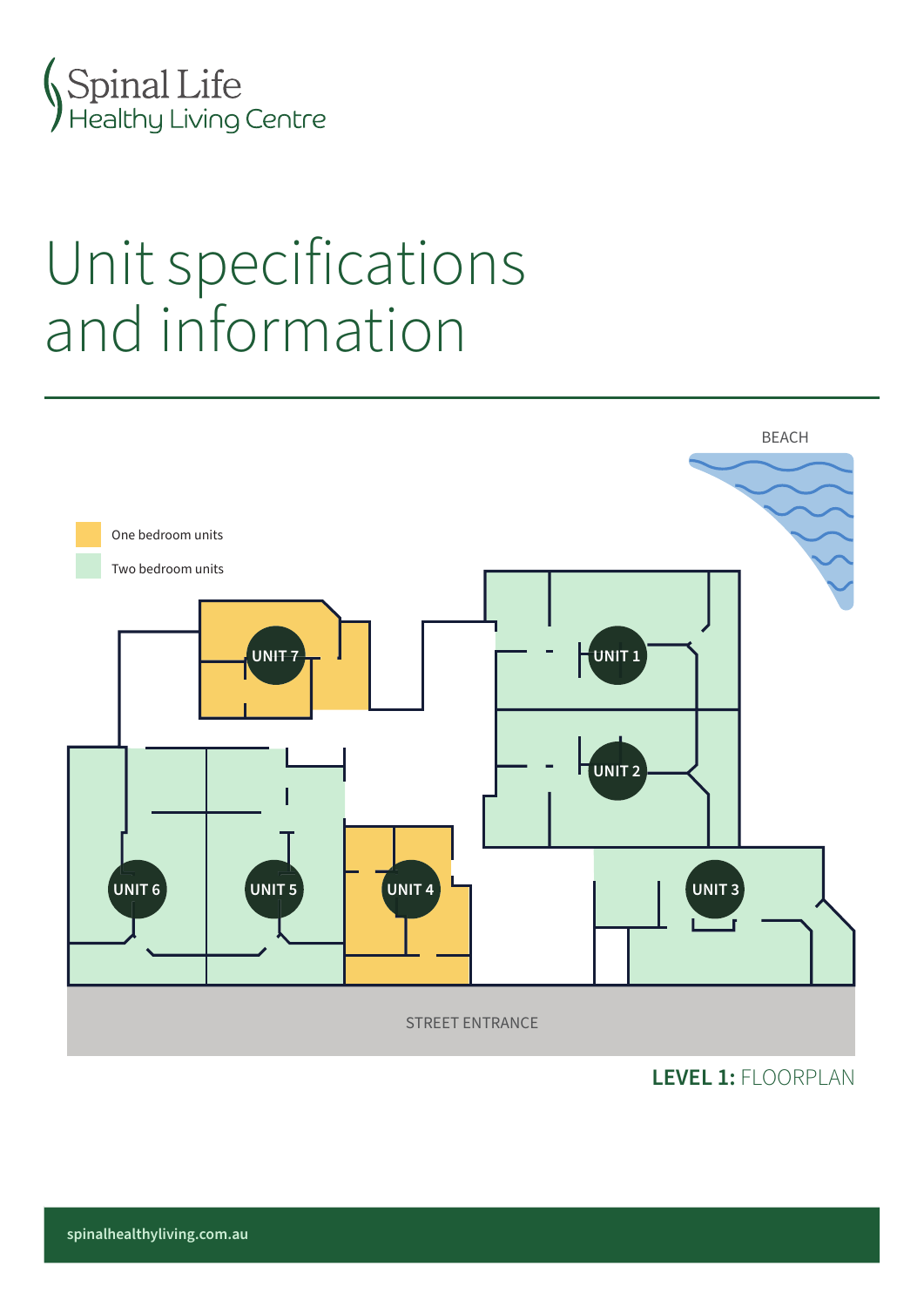

## Unit 1 Two bedroom unit





**BEDROOM 1** 1x king bed or can be separated to make x2 singles. 1x bed is a Hi-Lo bed, while the other is a companion bed. **BEDROOM 2** 2x single beds or can be combined to make a king bed **LOUNGE/ SOFA BED** 1x 3-seater lounge (900h x 1830w x 103d) **WARDROBE** Wardrobe rail height is 850mm **BATHROOM** Toilet is left-hand transfer with no backrest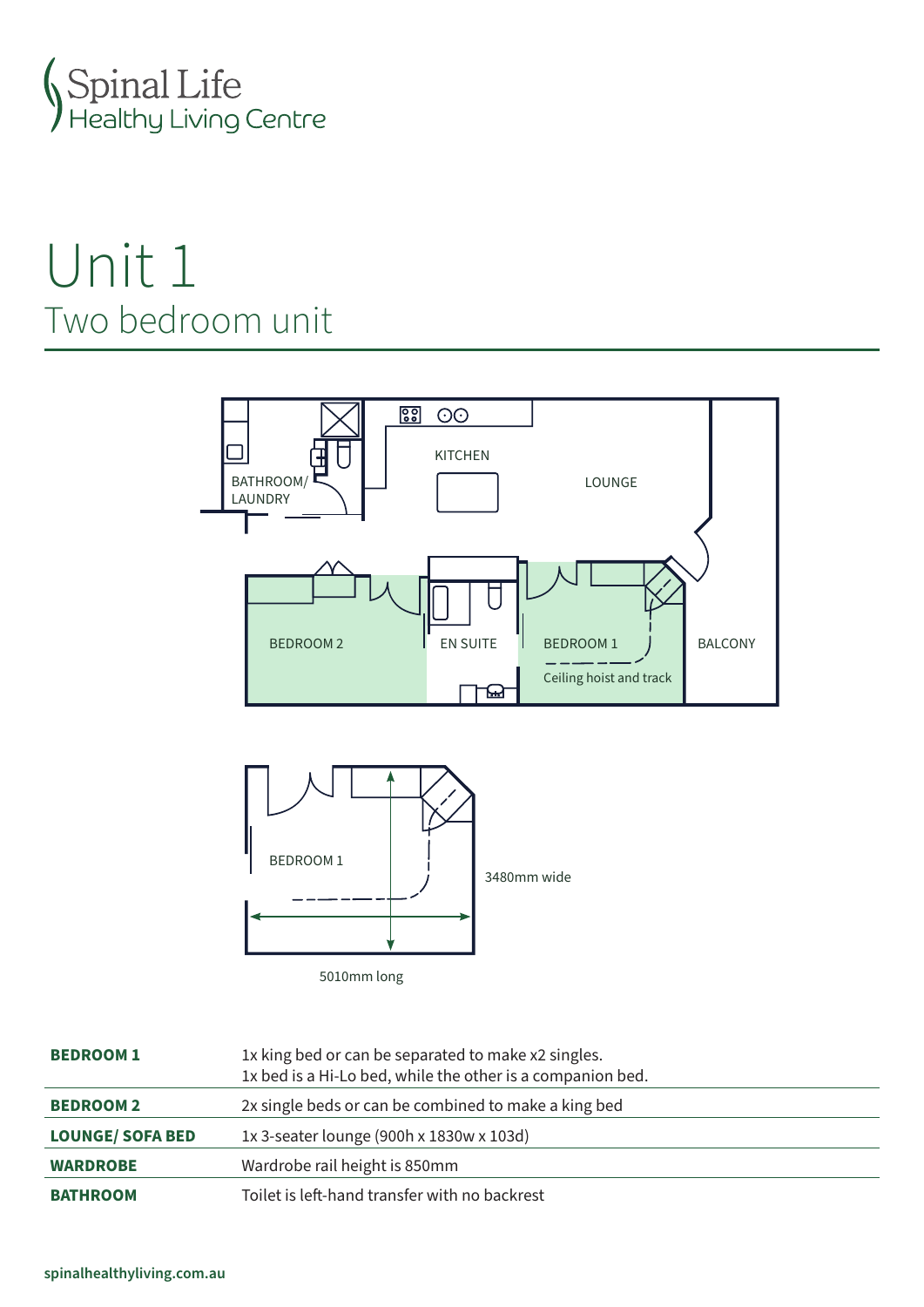

### Unit 2 Two bedroom unit



| <b>BEDROOM1</b>         | 1x king bed or can be separated to make x2 singles.<br>1x bed is a Hi-Lo bed, while the other is a companion bed. |
|-------------------------|-------------------------------------------------------------------------------------------------------------------|
| <b>BEDROOM2</b>         | 2x single beds or can be combined to make a king bed                                                              |
| <b>LOUNGE/ SOFA BED</b> | 1x 3-seater lounge (900h x 1830w x 103d)                                                                          |
| <b>WARDROBE</b>         | Wardrobe rail height is 850mm                                                                                     |
| <b>BATHROOM</b>         | Toilet is right-hand transfer with backrest                                                                       |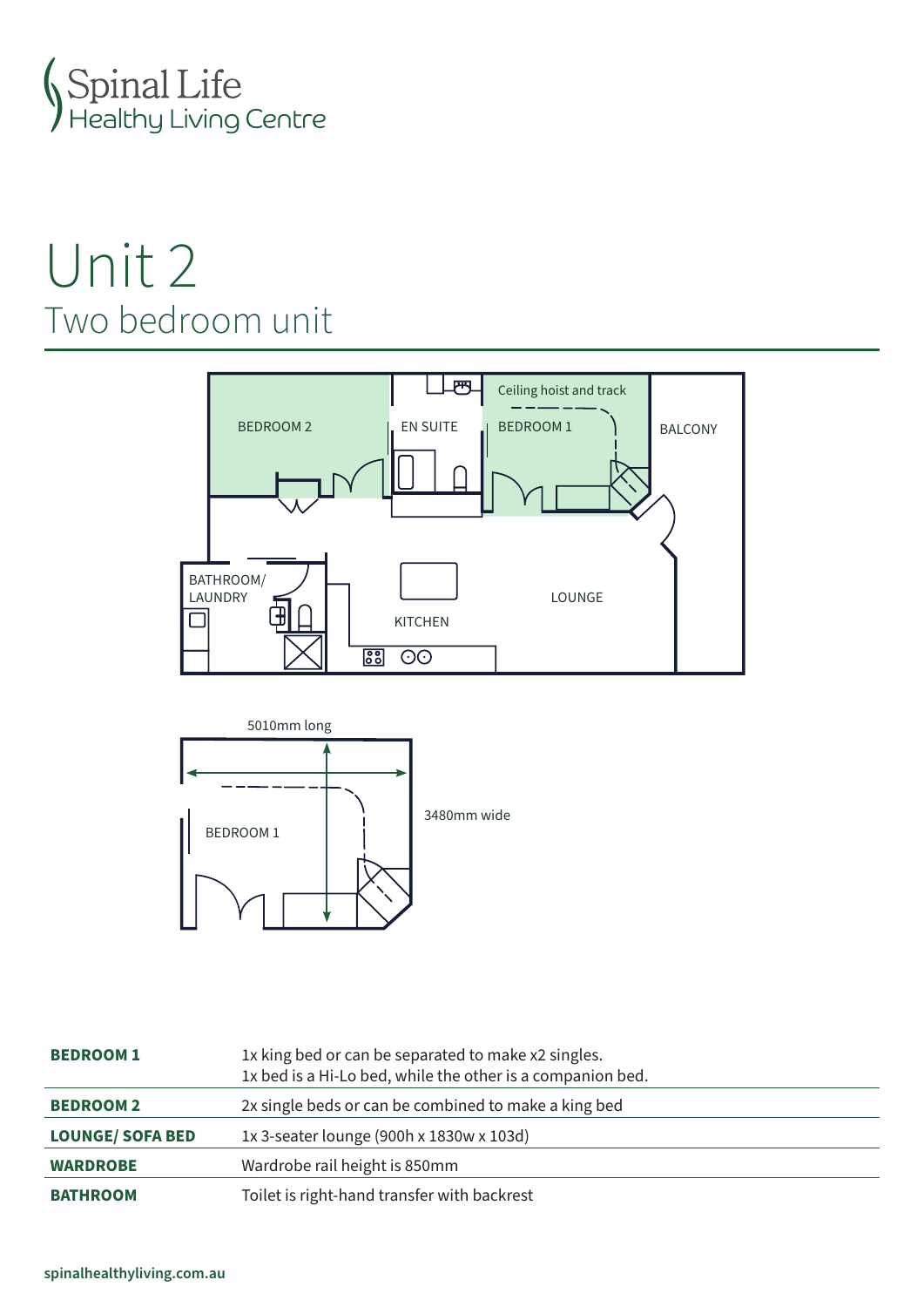

### Unit 3 Two bedroom unit





| <b>BEDROOM1</b>         | 1x king bed or can be separated to make x2 singles.<br>1x bed is a Hi-Lo bed, while the other is a companion bed. |
|-------------------------|-------------------------------------------------------------------------------------------------------------------|
| <b>BEDROOM2</b>         | 1x queen bed                                                                                                      |
| <b>LOUNGE/ SOFA BED</b> | 1x 3-seater lounge (900h x 1830w x 103d)                                                                          |
| <b>WARDROBE</b>         | Wardrobe rail height is 850mm                                                                                     |
| <b>BATHROOM</b>         | Toilet is left-hand transfer with backrest                                                                        |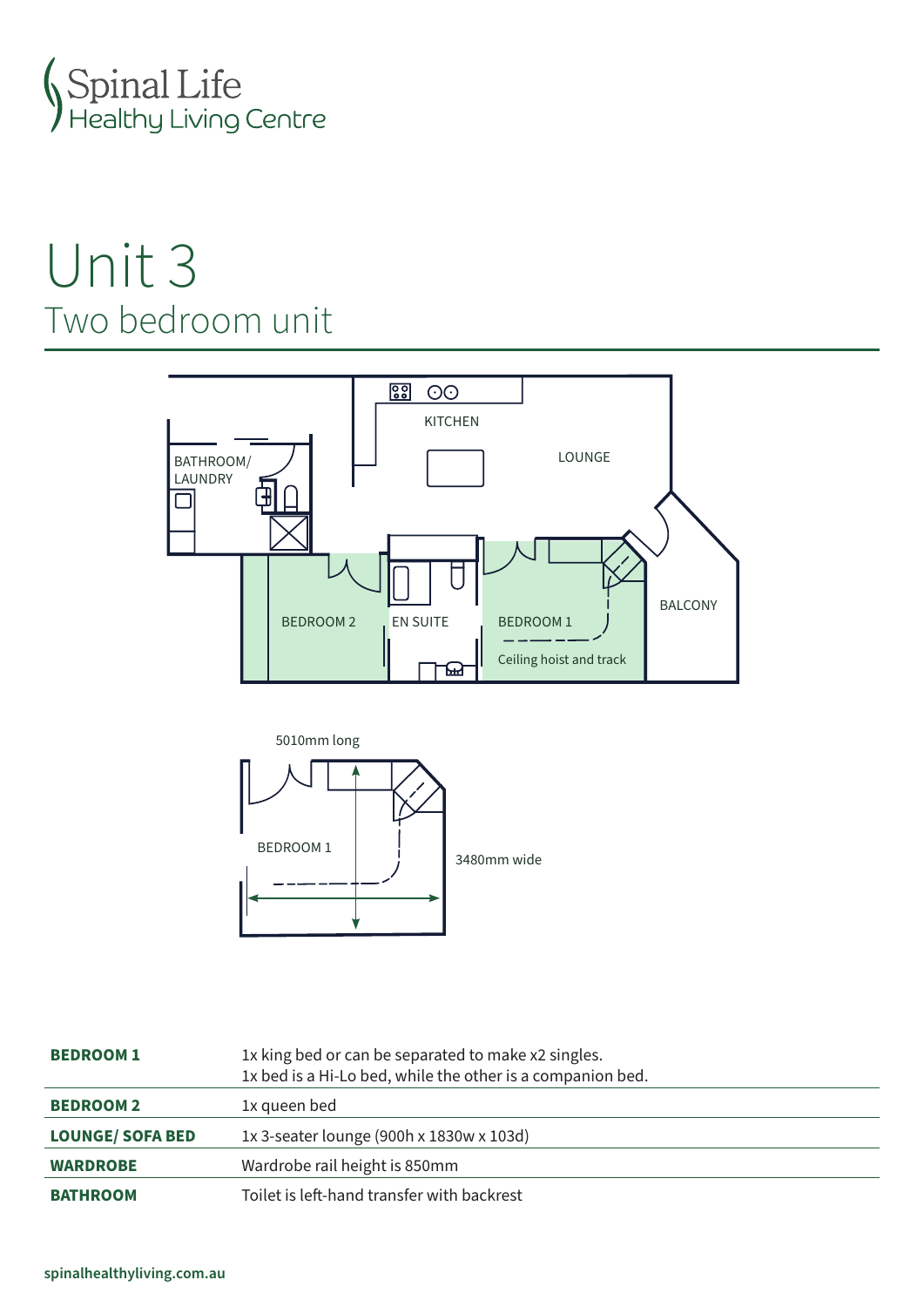

### Unit 4 One bedroom unit



| <b>BEDROOM</b>          | 1x king bed or can be separated to make x2 singles.<br>1x bed is a Hi-Lo bed, while the other is a companion bed. |
|-------------------------|-------------------------------------------------------------------------------------------------------------------|
| <b>LOUNGE/ SOFA BED</b> | 1x 3-seater lounge (900h x 1830w x 103d)                                                                          |
| <b>WARDROBE</b>         | Wardrobe rail height is 850mm                                                                                     |
| <b>BATHROOM</b>         | Toilet is left-hand transfer with no backrest                                                                     |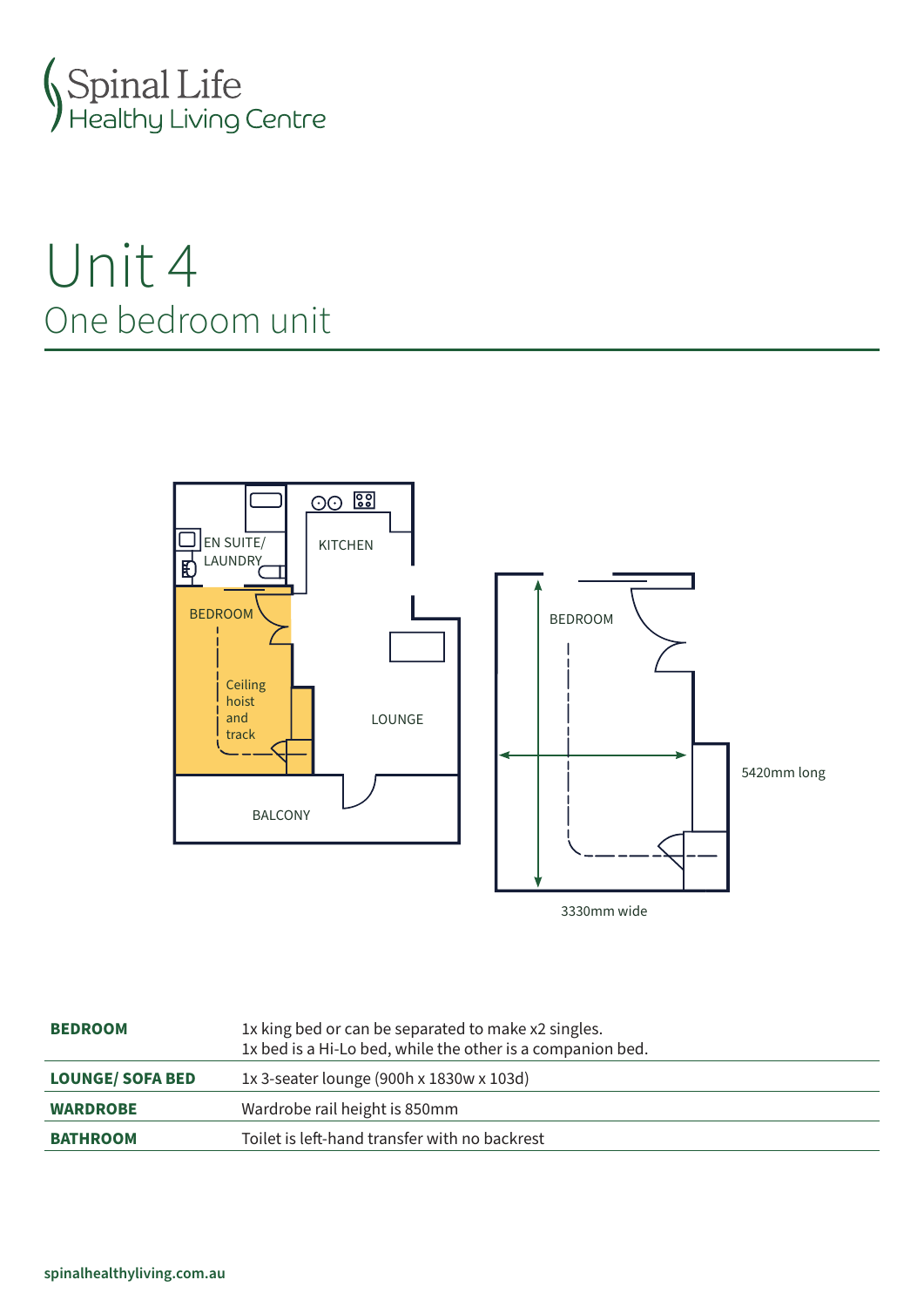

## Unit 5 Two bedroom unit



| <b>BEDROOM1</b>         | 1x king bed or can be separated to make x2 singles.<br>1x bed is a Hi-Lo bed, while the other is a companion bed. |
|-------------------------|-------------------------------------------------------------------------------------------------------------------|
| <b>BEDROOM2</b>         | 1x queen bed                                                                                                      |
| <b>LOUNGE/ SOFA BED</b> | 1x 3-seater lounge (900h x 1830w x 103d)                                                                          |
| <b>WARDROBE</b>         | Wardrobe rail height is 850mm                                                                                     |
| <b>BATHROOM</b>         | Toilet is right-hand transfer with no backrest                                                                    |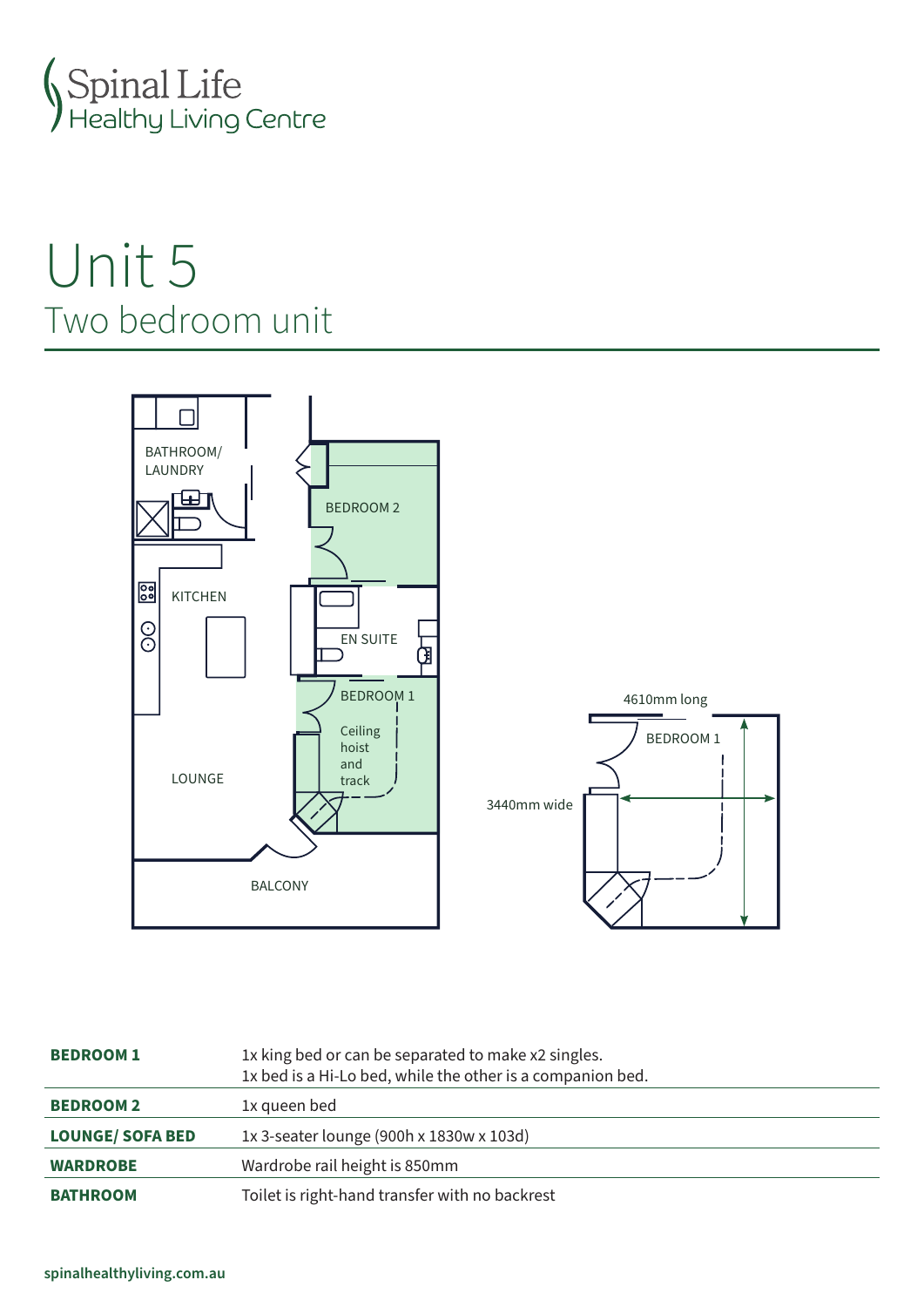

### Unit 6 Two bedroom unit



| <b>BEDROOM1</b>         | 1x king bed or can be separated to make x2 singles.<br>1x bed is a Hi-Lo bed, while the other is a companion bed. |
|-------------------------|-------------------------------------------------------------------------------------------------------------------|
| <b>BEDROOM2</b>         | 2x single beds or can be combined to make a king bed                                                              |
| <b>LOUNGE/ SOFA BED</b> | 1x 3-seater lounge (900h x 1830w x 103d)                                                                          |
| <b>WARDROBE</b>         | Wardrobe rail height is 850mm                                                                                     |
| <b>BATHROOM</b>         | Toilet is right-hand transfer with no backrest                                                                    |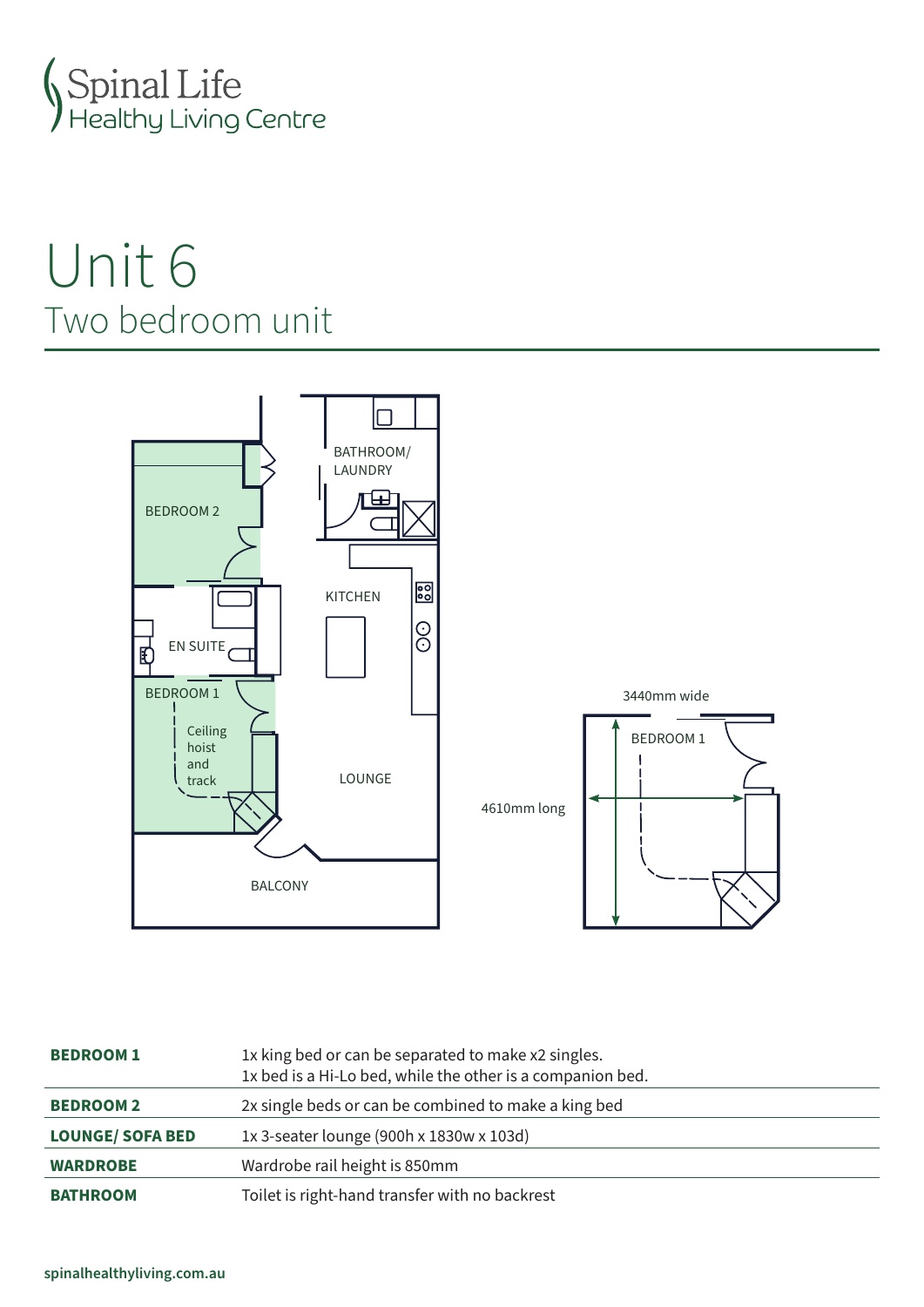

## Unit 7 One bedroom unit





| <b>BEDROOM</b>          | 1x king bed or can be separated to make x2 singles.<br>1x bed is a Hi-Lo bed, while the other is a companion bed. |
|-------------------------|-------------------------------------------------------------------------------------------------------------------|
| <b>LOUNGE/ SOFA BED</b> | 1x 3-seater lounge (900h x 1830w x 103d)                                                                          |
| <b>WARDROBE</b>         | Wardrobe rail height is 850mm                                                                                     |
| <b>BATHROOM</b>         | Toilet is left-hand transfer with no backrest                                                                     |